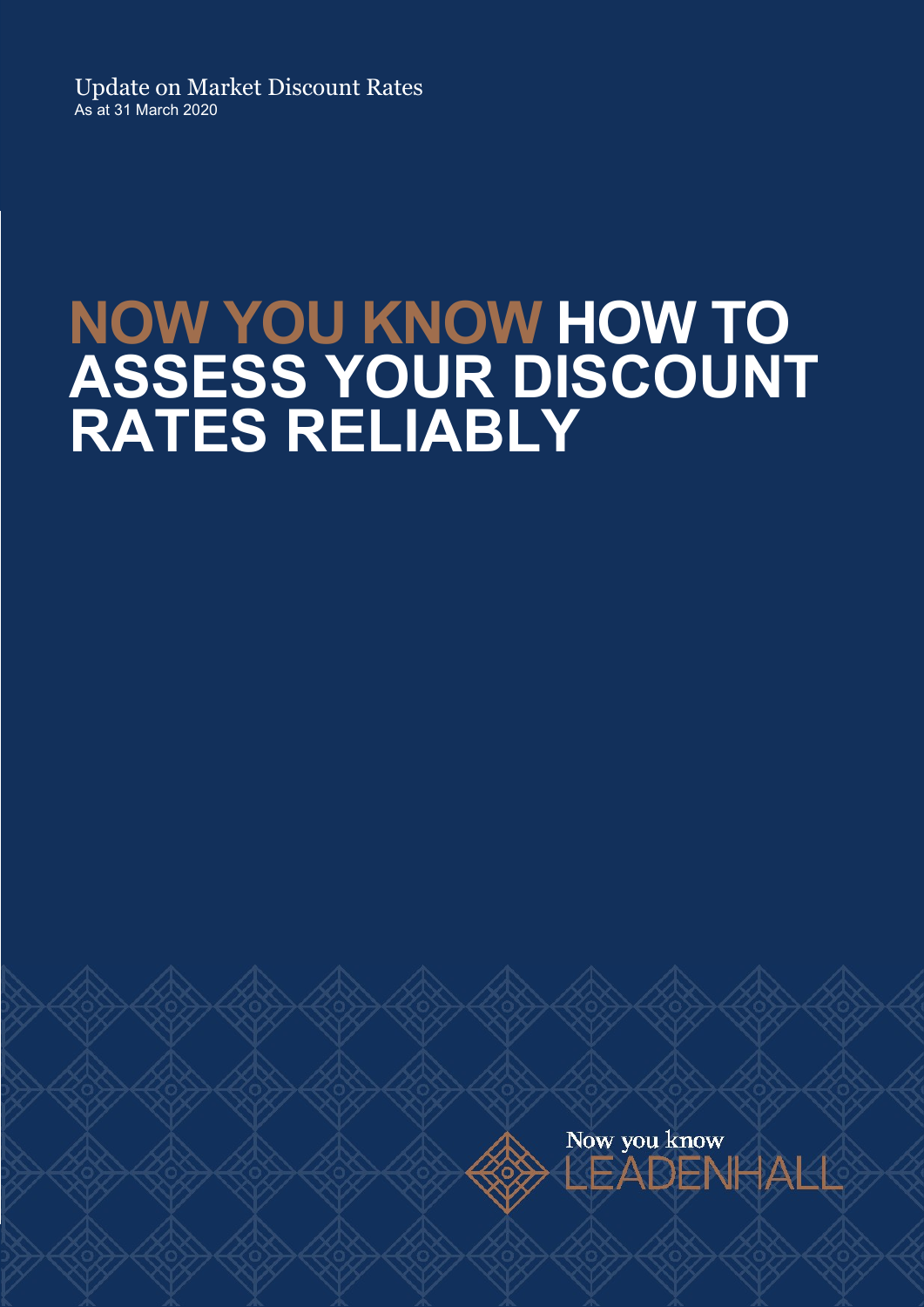

#### 1. Introduction

With the ongoing impact of COVID-19 on economic activity and markets, we are presenting an out-of-cycle update on discount rates as at 31 March 2020 to enable you to assess the potential valuation impacts of COVID-19 on your business, and to ensure your selection of a reasonable discount rate in light of recent market volatility.

The following chart presents a summary of the overall change in the weighted average cost of capital (WACC) for the market as a whole since 31 December 2019.

#### Market discount rates have risen



"There is considerable uncertainty about the nearterm outlook for the Australian economy. A very large economic contraction is expected to be recorded in the June quarter and the unemployment rate is expected to increase to its highest level for many years" a economic activity and<br>
<sup>4</sup> There is considerable<br>
the potential valuation<br>
the potential valuation<br>
the potential valuation<br>
and to ensure your selection of **Australian economy.** A very<br>
ent market volatility.<br> **6.1%** ar

RBA – statement by Philip Lowe, Governor

#### outbreak on economic prospects is severe" OECD – Coronavirus: The world

2

economy at risk

Source: Leadenhall

Note: Movement in WACC is for the overall market and is not company specific

The cost of capital has risen over the period predominantly as the equity market risk premium (EMRP) has increased with the incidence of COVID-19. All other things being equal, this will lead to lower asset values.

The impact of COVID-19 does not alter the best practice approach of using expected cash flows as the basis for valuations. In fact, the greater uncertainty associated with future earnings indicates that additional rigour may be required in developing robust projections. These forecasts should be coupled with an appropriate discount rate calculated using post COVID-19 inputs.

As recognised experts, this update helps you understand the assumptions we make which you can rely on for a reasonable outcome.

Leadenhall Solution: It is important to understand and be able to justify the assumptions that support your projected cash flows and WACC as well as ensuring cross-checks to market metrics (such as market capitalisation and EBIT multiples) are undertaken where observable. Leadenhall can assist with this analysis.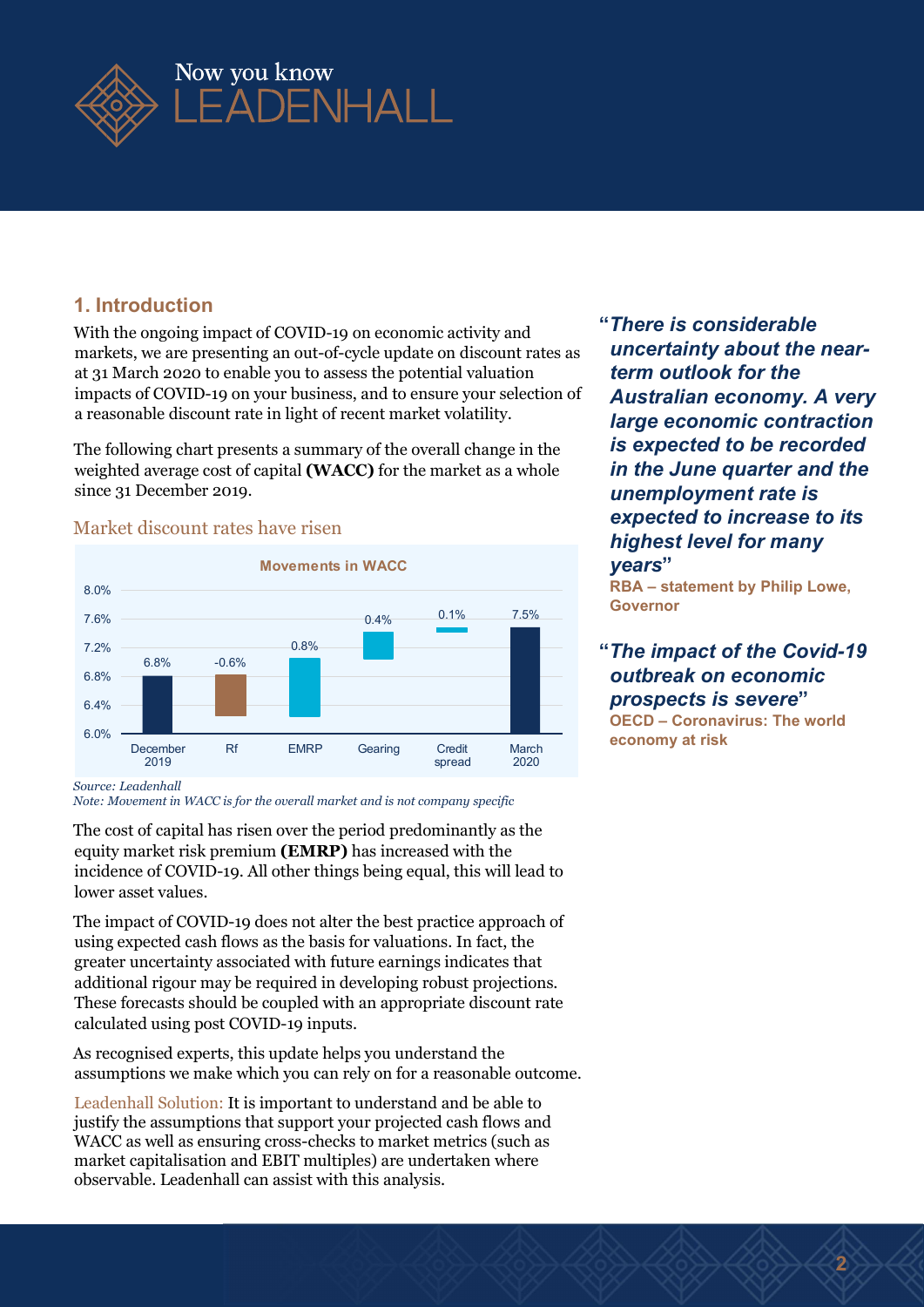

#### 2. Framework

We have used the standard WACC and capital asset pricing model formulae.

#### Weighted Average Cost of Capital

| <b>Model</b>                                   |                                                                                                                                                                                                                                   |  |  |  |
|------------------------------------------------|-----------------------------------------------------------------------------------------------------------------------------------------------------------------------------------------------------------------------------------|--|--|--|
| $WACC = K_e x (E/V) + K_d x (D/V) (1-t)$       |                                                                                                                                                                                                                                   |  |  |  |
| <b>Components</b>                              |                                                                                                                                                                                                                                   |  |  |  |
| <b>WACC</b><br>Ke.<br>E/V<br>$K_d$<br>D/V<br>V | Weighted average cost of capital<br>Cost of equity<br>Proportion of equity in capital structure<br>Cost of debt<br>Proportion of debt in capital structure<br>Corporate tax rate<br>Market value of business (where $V = D + E$ ) |  |  |  |

#### Capital Asset Pricing Model

| <b>Model</b>                                              |                                                                                                                                                                                               |  |  |  |  |
|-----------------------------------------------------------|-----------------------------------------------------------------------------------------------------------------------------------------------------------------------------------------------|--|--|--|--|
| $K_e = R_f + \beta(R_m - R_f) + α$                        |                                                                                                                                                                                               |  |  |  |  |
| <b>Components</b>                                         |                                                                                                                                                                                               |  |  |  |  |
| K <sub>e</sub><br>$R_f$<br>β<br>$R_m$<br>$R_m - R_f$<br>α | Cost of equity<br>Risk free rate<br>Beta, a measure of exposure to market risk<br>Required return from investing in the market<br>Equity market risk premium<br>Company specific risk premium |  |  |  |  |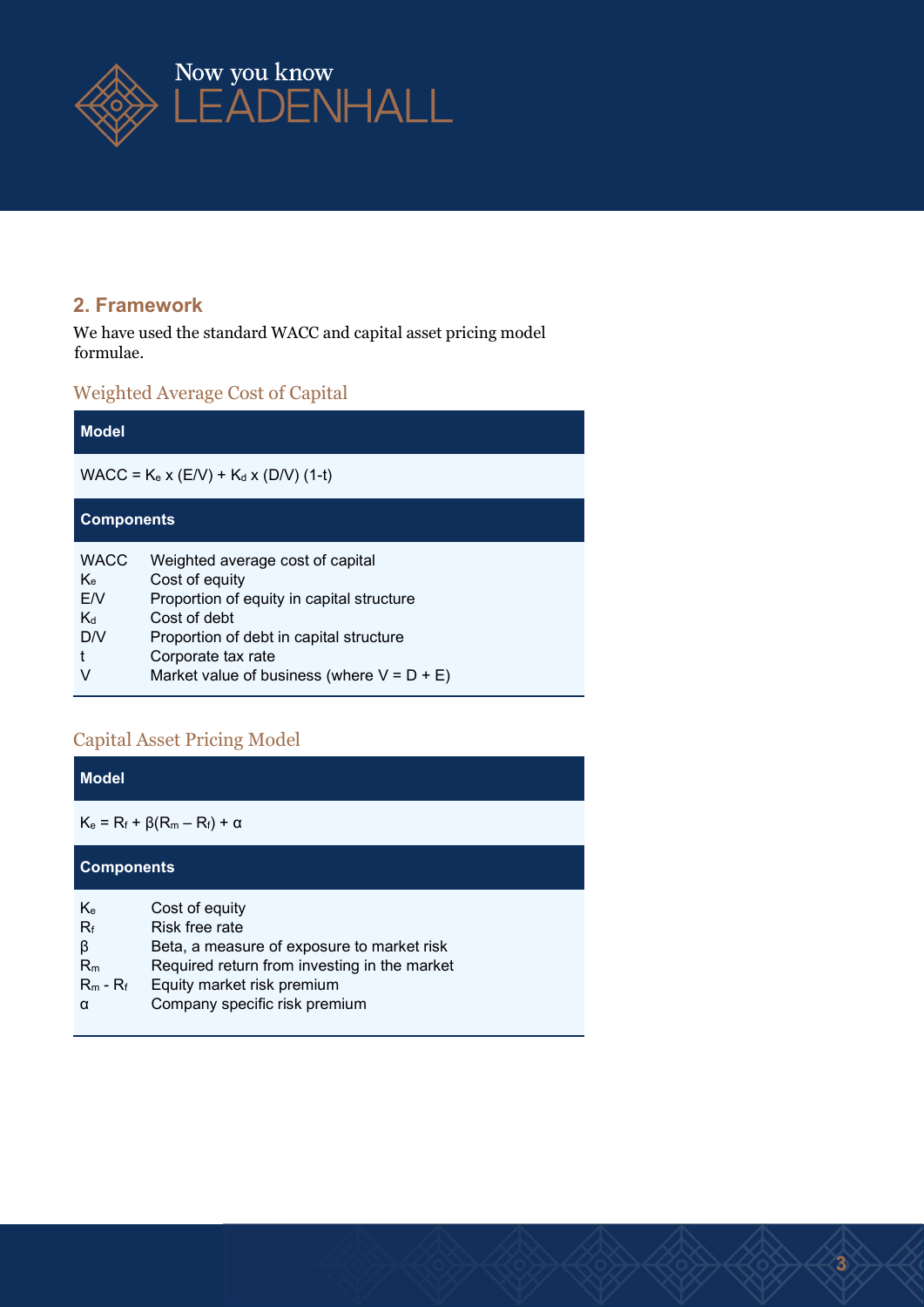

#### 3. Selecting the risk-free rate  $(R_f)$

The risk-free rate should be in the same currency as the asset being valued and its maturity should match the life of the investment. In Australia, the most common proxy for the long-term risk-free rate is the yield on ten-year Commonwealth Government bonds which have been as follows:

#### Risk free rates have fallen to new historical lows

| December 2019                                          | <b>March 2020</b> | Change     |  |  |  |
|--------------------------------------------------------|-------------------|------------|--|--|--|
| 1.37%                                                  | $0.77\%$          | $(0.60\%)$ |  |  |  |
| Source: Reserve Rank of Australia Statistical Table Fo |                   |            |  |  |  |

Source: Reserve Bank of Australia Statistical Table F2

Government bond yields have declined sharply since December 2019 after two successive 25 basis point cuts to the cash rate by the Reserve Bank of Australia (RBA) as a response to the economic slowdown precipitated by COVID-19 restrictions.

Risk free rates are at historically low levels. Rather than adopting current market observed risk free rates, some valuers are adjusting observed risk-free rates to reflect a long-term average rate. However, some valuers are then not adjusting other parameters accordingly – leading to inconsistent and unreliable discount rate conclusions.

Leadenhall Solution: We avoid the dangers of normalising by using market observed risk free rates coupled with a contemporaneous assessment of the EMRP. This better reflects the current views implicit in capital markets and responds more quickly to changes in market pricing.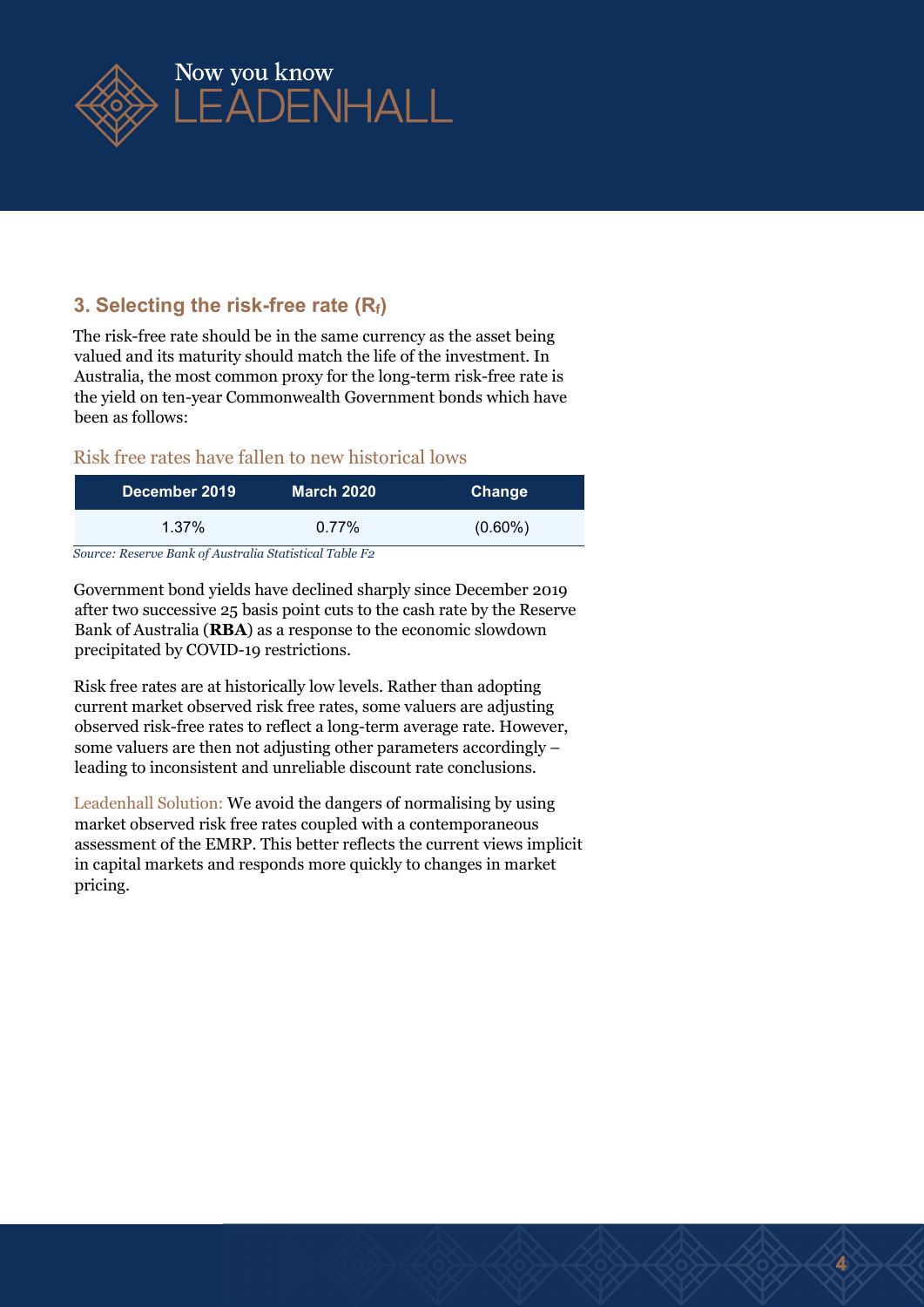

#### 4. Assessing Beta (β)

Beta is a measure of the relative riskiness of a business compared to the market as a whole. An appropriate beta needs to be selected for each cash generating unit (CGU), based on the relative riskiness of that business.



Industry betas should remain broadly unchanged

In our view, COVID-19 is not a beta issue. It has not impacted industries in proportion to their betas and there is presently no reason to expect underlying beta has changed for any specific industry. The incidence of COVID-19 will introduce significant noise into beta estimation. At present, we are therefore using pre COVID-19 data for beta estimation.

Leadenhall Solution: Rather than simply adopting an industry beta, we recommend undertaking a detailed analysis of the companies in a sector that have comparable risk to the business being valued. The betas for comparable companies should be based on data up to 31 December 2019 and generally need to be 'ungeared' to remove the impact of actual debt levels and then 're-geared' to the optimal debt level (which is not necessarily the actual debt level) of the business being valued.

Source: SIRCA Limited – Risk Measurement Service as at 31 December 2019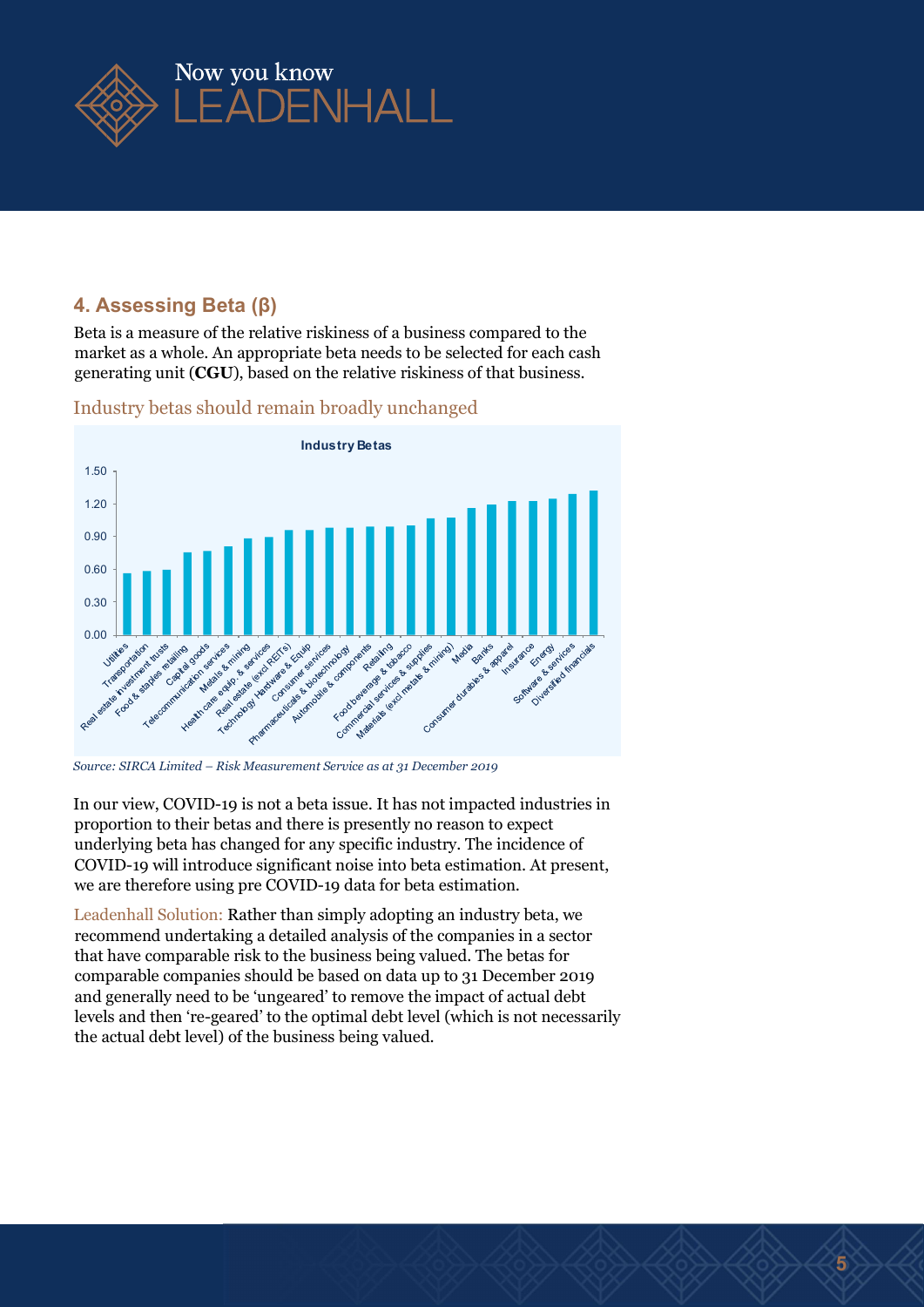

#### 5. Cost of debt (Kd)

The cost of debt is generally related to the risk-free rate, with the difference being a credit spread. The following table shows that corporate lending rates have risen slightly (widening the credit spread given the decline in the risk-free rate) since December 2019. This is based on the yields of BBB-rated corporate bonds. Credit spreads for companies with ratings below BBB are likely to have widened further.

#### Lending rates have increased

| Indicator rates               | Dec 2019 | Mar 2020 | <b>Change</b> |  |
|-------------------------------|----------|----------|---------------|--|
| Corporate bonds (BBB 5 years) | 2.27%    | 2.34%    | $0.07\%$      |  |

Source: S&P Capital IQ

Leadenhall Solution: Instead of historical borrowing costs, the cost of debt should be based on the current borrowing cost – as if the business were to be refinanced in the current market at 'optimal' gearing levels.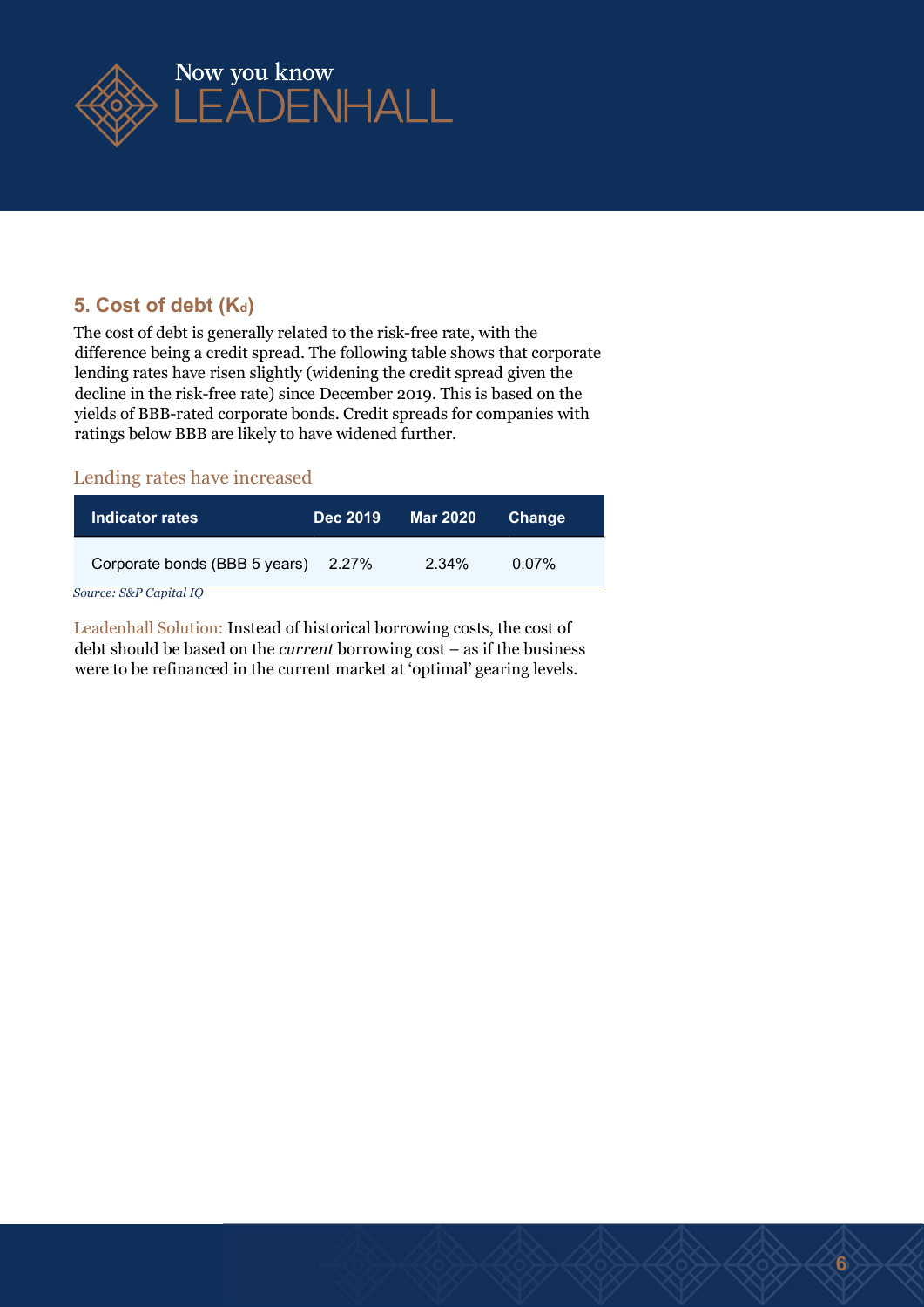

#### 6. Increased market risk premium

Equity market movements can be broken down into changes in earnings, changes in growth expectations and changes in discount rates. We then disaggregate the change in discount rates into movements in the risk-free rate, debt levels and movements in the market risk premium in the following charts.



#### Substantial increase in the implied EMRP

Source: Leadenhall

Note: Growth relates to longer-term growth expectations, not the near term earnings which are expected to be reduced by COVID-19 related factors.

The chart presented above shows a decrease in the index driven primarily by a change in the EMRP. This is likely attributable to the heightened level of uncertainty in future cash flows stemming from the COVID-19 epidemic. It should be noted that, at present, there is a lag in downgrades to brokers' earnings forecasts which understates the effect of earnings changes on the index (and overstates the impact of the change in EMRP).

Leadenhall Solution: We've increased our assessment of the EMRP from 6.75% at 31 December 2019 to a range from 7.50% to 8.00% at 31 December 2019. This widened range reflects the greater uncertainty associated with future cash flows.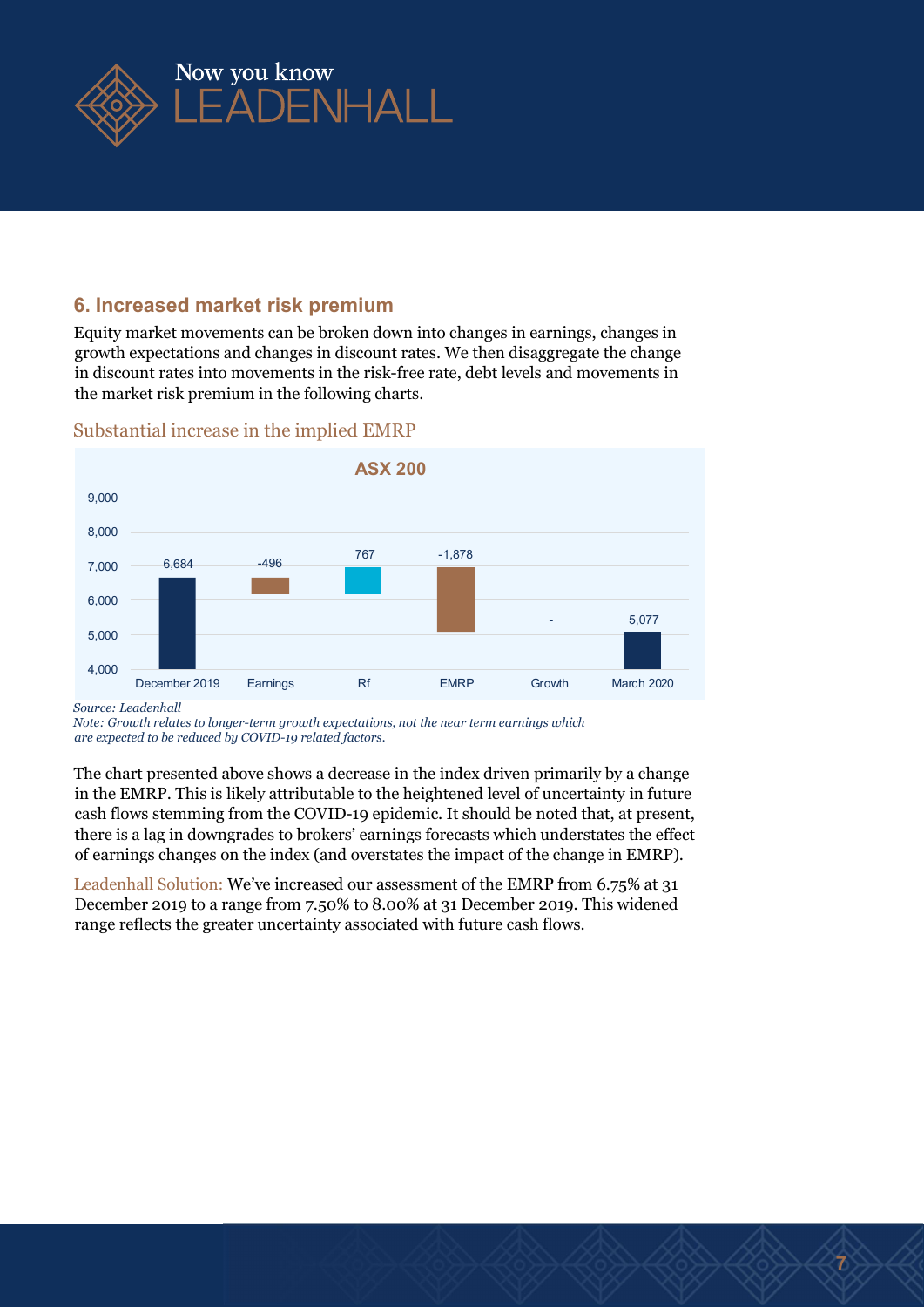

#### 7. Capital structure

Debt levels across most industries have remained stable on average over the past three months. An exception is the retail industry (both discretionary and staples) which has been heavily affected by a change in accounting standards for leasing, resulting in a significant increase in reported debt for companies in that sector.



Average gearing levels remain generally similar

Leadenhall Solution: As with the cost of debt, the proportion of debt used in the calculation of WACC should be based on an optimal capital structure. This is not necessarily the actual level of debt in the company. The efficient or optimal level of debt included in a discount rate should be an assessment of the level of debt that can be sustained by the specific business or CGU over the medium to long term.

However, as many businesses are experiencing significant reductions in earnings, the optimal level of debt they can support may be substantially reduced. Banks have already significantly increased provisions and expected write-offs (in anticipation of disruption to customers caused by COVID-19). Similar to the impact experienced during the GFC, banks will likely attempt to minimise further losses by increasing banking covenants to ensure businesses have the ability to repay loans as and when they become due. This will be particularly evident to organisations seeking to extend borrowings at this time.

#### 8. Our other concerns that may attract attention

Given the impact of the COVID-19 response on economic activity and the heightened uncertainty around future earnings and cash flows, emphasis should be placed not only on the discounts rates adopted but on the preparation of robust cash flow projections. Some common issues we have observed are:

- ◆ Optimistic forecasts with insufficient allowance for capital investment and / or time to recovery
- ◆ Inconsistencies between the discount rate and cash flows
- ◆ Relying on a single valuation methodology without considering any cross-checks

 Source: Capital IQ. Note: Debt levels for December 2019 and March 2020 are based on analysis of net debt as at 30 September 2019 and 31 December 2019 respectively.